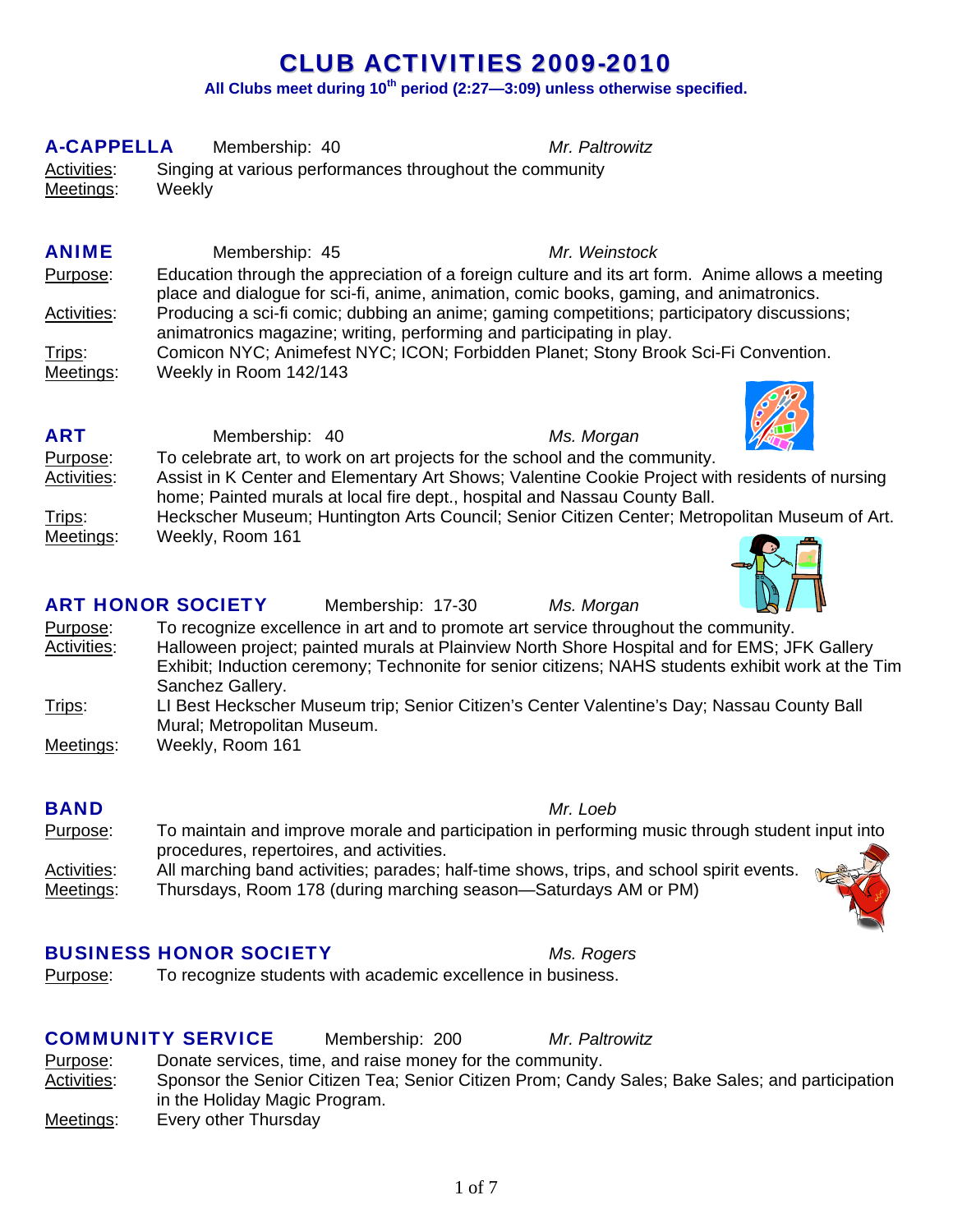| <b>CREATIVE PATTERNS</b> |                               | Membership: 10                                             | Ms. Curran                                                                                                                                                                                                                                                                                   |
|--------------------------|-------------------------------|------------------------------------------------------------|----------------------------------------------------------------------------------------------------------------------------------------------------------------------------------------------------------------------------------------------------------------------------------------------|
| Purpose:                 |                               |                                                            | To create a magazine that showcases artwork and written works for all the schools in our district.                                                                                                                                                                                           |
| Activities:              |                               |                                                            | Annual magazine publication; Preparation of magazine including photo shoots for artwork; collect,<br>select and type-up writing and preparation of artwork; and magazine layout; submit work to printer.                                                                                     |
| Meetings:                | Weekly                        |                                                            |                                                                                                                                                                                                                                                                                              |
| <b>DECA</b>              | Membership: 209               |                                                            | Ms. Mandell / Mr. Secko / Ms. Santorello                                                                                                                                                                                                                                                     |
| Purpose:                 | and community service events. |                                                            | Compete in regional, state and international competitions; organize and participate in fundraising                                                                                                                                                                                           |
| Activities:              |                               | Today, Ronald McDonald House of LI, and Holiday Toy Drive. | Regional, State and International Competitions; Installation of Members; Awards Luncheon;<br>Kickball Tournament; Fashion Show; Crafts Fair; Fundraisers: Entertainment Books, Cookie Dough<br>Sale, Pie Sale, and Car Wash. Accomplishments: Benefits for LI Fight for Charity, Find A Cure |
| Trips:                   |                               |                                                            | Regionals: Nassau Community College; States: Rochester, NY; International: Anaheim, CA (2009);<br>Louisville, KY (2010); Orlando, FL (2011); Salt Lake City, UT (2012); Anaheim, CA (2013)                                                                                                   |
| Meetings:                |                               | Monthly in Rooms 218/292/LGI; Weekly for club officers     |                                                                                                                                                                                                                                                                                              |

DRAMA CADETS Membership: 70+ *Mr. Olivari* Purpose: Present two theatrical productions (play/musical) to develop/advance standards of excellence in theatre arts Activities: Performance of Fall and Spring Plays Meetings: Bi-monthly-Thespian Honor Society; Daily for rehearsals of upcoming play

ENGINEERING (Robotics) Membership: 35 *Mr. Kunz/ Mr.Rappaport/ Mr. Shapp* Purpose: POBOTS is directed for the inspiration and recognition of science and technology through the FIRST Robotics Competition. Student members are mentored by teachers, parents and professionals to organize a business type structure that develops a new robotic driving machine each year. The team builds the machine and enters it into one or more regional and national competitions. The team includes mechanical engineering, electrical engineering pneumatics, programming, public relations, finances, computer animations, and research and design. Activities: Compete at competitions, mentor rookie robotics teams, hold robot demonstrations; participate in Plainview Memorial Day parade; annual end-of-season awards dinner. Trips: Local competition sites; Nationals—Atlanta, GA Meetings: Bi-weekly (Sept.-Dec; March-Apr); Daily (Jan-Feb); Weekly (May-Aug)

### ENVIRONMENTAL CLUB *Mr. Desimone*

Purpose: To promote environmental awareness in and around POB JFK HS.

- Activities: The club is responsible for administering the recycling of water bottles in the high school. The club is working on recycling paper, sneakers, and selling t-shirts to help save the rain forest. The club will also work with YAC to plant in the courtyard and the community service club to clean a local park. Meetings: 10<sup>th</sup> period Room 228
- 

# EVENING CHOIR Membership: 83 *Mr. Paltrowitz* Purpose: Sing and perform throughout the community

Activities: Concerts outside of school Trips: CW Post Tilles Center Meetings: Weekly Mondays



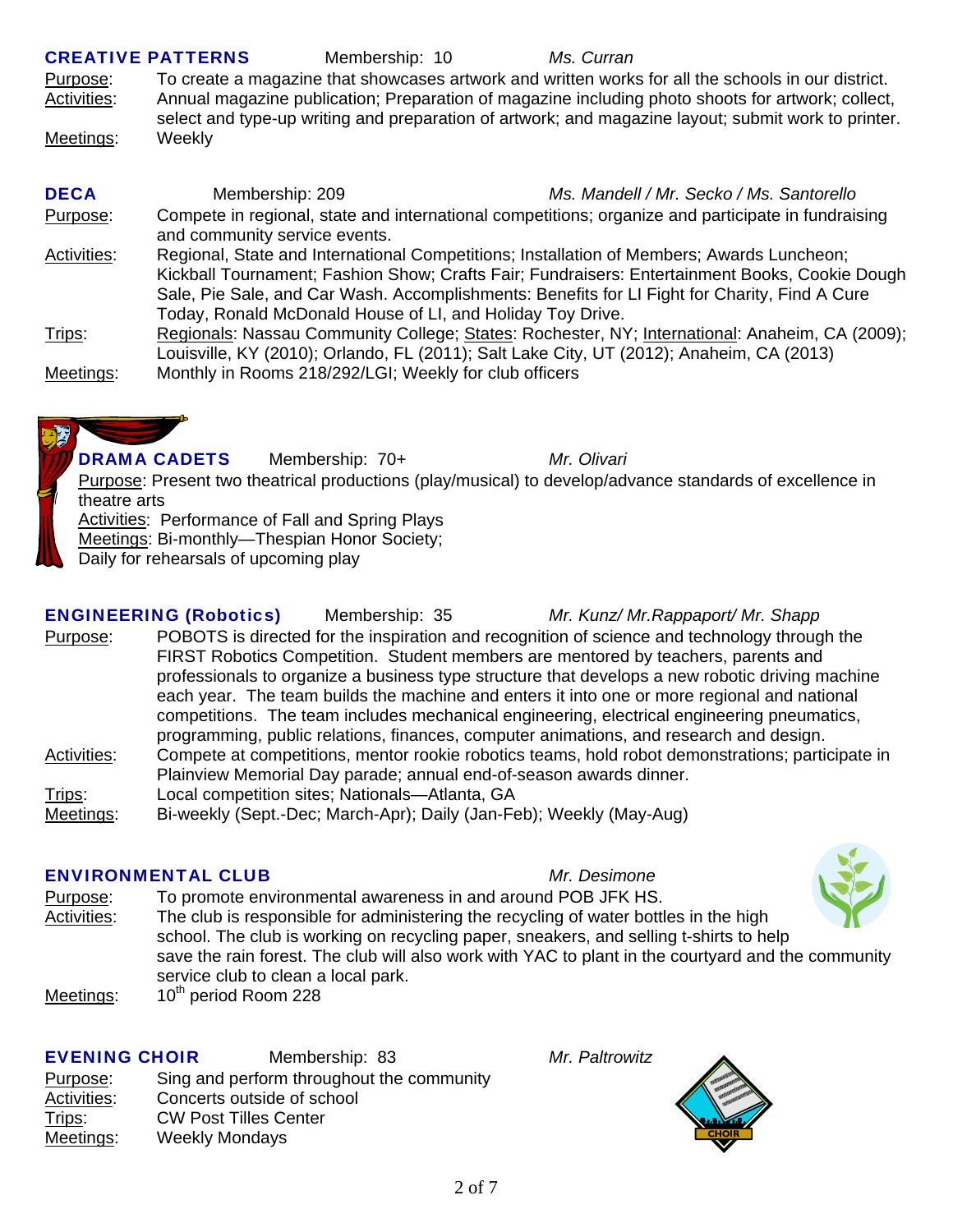Meetings: Bi-monthly in Room 141

# FEDERAL CHALLENGE Membership: 10 *Ms. Behrens*

### Purpose: Increase economic awareness and prepare for competition

Activities: Research and discuss economic conditions; Competitions at the Federal Reserve Bank of NYC. Meetings: 1-3 times per week

| <b>FOREIGN CULTURE</b><br>Purpose: | and community               | Membership: 30                                            | Ms. Stack<br>Promote awareness and appreciation of various cultures and encourage tolerance within school                                                                                            |  |
|------------------------------------|-----------------------------|-----------------------------------------------------------|------------------------------------------------------------------------------------------------------------------------------------------------------------------------------------------------------|--|
| Activities:                        |                             | languages; Foreign Language Week activities.              | International food festival & Cultural Exchange; Club fair; fundraising for charitable contributions;<br>language and culture projects like making flags of different nations and signs in different |  |
| Meetings:                          |                             | Bi-monthly and as needed for project meetings in Room 141 |                                                                                                                                                                                                      |  |
|                                    | <b>FRENCH HONOR SOCIETY</b> | Membership: 50                                            | Ms. Salzman                                                                                                                                                                                          |  |

- Purpose: A national organization that rewards excellence of achievement in the French language. The major purpose is to provide service to the school via an extensive tutoring program. Activities: Homecoming; Induction ceremony; Fundraisers; Charitable contributions to organizations; Foreign language week activities
- Meetings: Monthly in Room 138

| <b>FRESHMAN CLASS</b> |  |  |  | Membership: 9 <sup>th</sup> Graders |  | Ms. Horney |
|-----------------------|--|--|--|-------------------------------------|--|------------|
|                       |  |  |  | __                                  |  |            |

| Activities:      | Homecoming; Various fundraisers; Battle of the Classes |
|------------------|--------------------------------------------------------|
| <u>Meetings:</u> | Bi-monthly                                             |

| <b>IMAGES</b>      | Membership: 20                              | Ms. Beinlich                                                                                                                                                                              |
|--------------------|---------------------------------------------|-------------------------------------------------------------------------------------------------------------------------------------------------------------------------------------------|
| Purpose:           | Publish an annual art and literary magazine |                                                                                                                                                                                           |
| <b>Activities:</b> |                                             | Workshops through Columbia Scholastic Press Association; Submit entries to CSPA; and                                                                                                      |
|                    | to support the arts.                        | fundraising to support magazine. Review submissions, design and layout the magazine for<br>publication. Anticipate expansion into the community with memberships to the magazine who wish |
| <u>Trips:</u>      | <b>Columbia University</b>                  |                                                                                                                                                                                           |
| Meetings:          |                                             | Weekly (Sept-April) in Rooms 143 and 145; Daily prior to publication deadline.                                                                                                            |

## INCREASE THE PEACE Membership: 20+ *Ms. Gonzalez/ Mr. Dugan*

Purpose: Raise student awareness of human rights issues both local and international Activities: Participation in "11 Million Pennies" Drive for Facing History; board game drive for autism school; evening game night & choral performance at autism school; construction of website; free rice-athon Meetings: Weekly in Room 197

#### ITALIAN HONOR SOCIETY Membership: 19 *Ms. Stack*

Purpose: Recognize academic excellence in Italian; promote awareness of the Italian language and culture; provide service to our school and community Activities: Tutoring program; fundraising for charitable organizations; Italian fiesta; induction ceremony of new

- members; pizza sales; foreign language week activities; Spring carnival; bocce tournament;
- participate in poetry contest and AATI national contest; Italian movie day.
-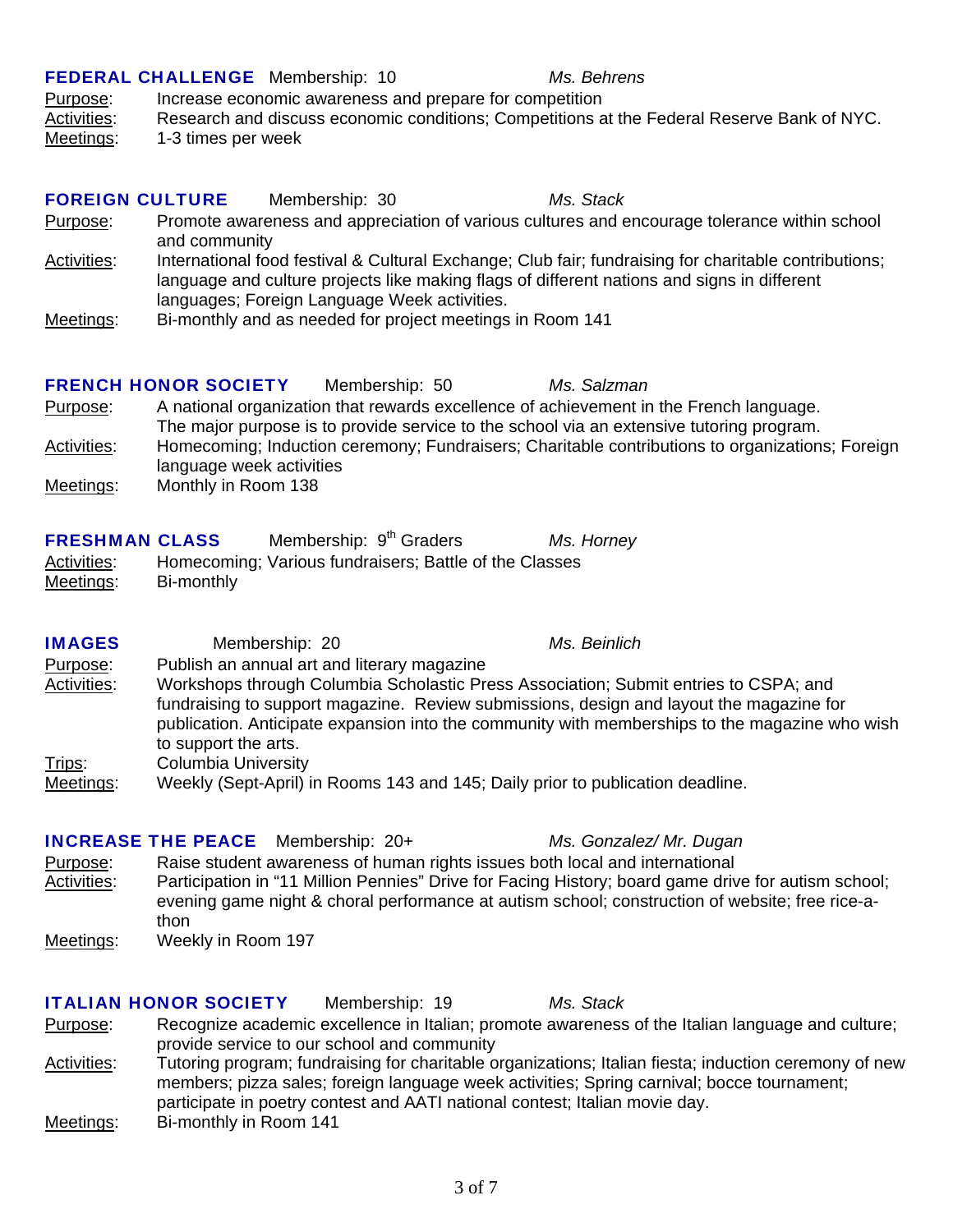### INTERNATIONAL THESPIAN HONOR SOCIETY Membership: 30+ *Mr. Olivari*

- Purpose: Designed to be an honorary organization that recognizes and rewards excellence among the participants in the theatre arts program. Thespian membership should be viewed as an honor and a goal to which participants in the theater arts program aspire.
- Activities: Assist with the fall and spring drama productions, usher drama productions, election of troupe officers, induction ceremony and dinner.
- Meetings: Bi-monthly

**JUNIOR CLASS** Membership: 11<sup>th</sup> Graders *Ms. Bromberg* 

- Purpose: To organize events for juniors, create class spirit, and promote junior involvement in school wide activities.
- Activities: Homecoming; Fundraisers; Battle of the Bands; Battle of the Classes; Junior Gala.
- Meetings: Weekly Tuesdays in Room 142

| <b>MATHLETES</b>   | Membership: 30-40 |                                                  | Mr. Wyler                                                                             |
|--------------------|-------------------|--------------------------------------------------|---------------------------------------------------------------------------------------|
| <b>Activities:</b> |                   | Compete in after-school mathematics competitions |                                                                                       |
| Trips:             |                   |                                                  | SUNY Old Westbury; Nassau County math tournament; and various other local schools for |
|                    | competitions.     |                                                  |                                                                                       |
| Meetings:          |                   | Weekly Tuesdays (Sept-March) in Room 203         |                                                                                       |

#### MEDIA (TELEVISION PRODUCTION)

 Membership: 25 *Mr. Rappaport/ Mr. Weinstock* Purpose: To develop creativity and technical ability in video production Activities: Filming and editing the Fall play; Talent show; Battle of the Bands; School musical; Sing; Senior show; Robotics promotional video and competition coverage; Newscasts; Documentaries; Video montages; Commercials; Feature productions; and Cafeteria broadcasting.

Meetings: Weekly Tuesdays in TV Studio

| <b>METMUNC</b> | Membership: 120       |                                                        | Ms. Robinson                                                                                   |
|----------------|-----------------------|--------------------------------------------------------|------------------------------------------------------------------------------------------------|
| Purpose:       |                       | also teaches and demonstrates the workings of the U.N. | This Model UN Club is a forum for research and debate on contemporary international issues. It |
| Activities:    | schools.              |                                                        | Conference participation; Host an annual Model UN Conference for delegates from JFK and other  |
| Trips:         | <b>United Nations</b> |                                                        |                                                                                                |
| Meetings:      |                       |                                                        | 1-2 times weekly prior to conferences; otherwise Monthly in Room 192, 193 or 194               |

| <b>MOOT COURT</b>                | Membership: 100+                                                                                                                                                                                                                                                       |  |  | Ms. Lasher/ Ms. Rogers                                                                               |  |  |
|----------------------------------|------------------------------------------------------------------------------------------------------------------------------------------------------------------------------------------------------------------------------------------------------------------------|--|--|------------------------------------------------------------------------------------------------------|--|--|
| Purpose:                         | locally and in Washington, DC.                                                                                                                                                                                                                                         |  |  | To enhance classroom learning with real world law applications. Visit actual trials in progress both |  |  |
| Activities:                      | After-school tournaments; guest speakers; Constitutional Law Tournament; Spring and Fall Bowl<br>Tournaments; In-house tournament with $\sim$ 15 schools and $\sim$ 50 judges participating. mock trial<br>performance; Students must take law courses to be a member. |  |  |                                                                                                      |  |  |
| Trips: <del>⊆</del><br>Meetings: | NYS Supreme and District Courts                                                                                                                                                                                                                                        |  |  |                                                                                                      |  |  |
|                                  | Weekly+ in Room 211                                                                                                                                                                                                                                                    |  |  |                                                                                                      |  |  |
|                                  | <b>NATIONAL HONOR SOCIETY</b> Membership: 135                                                                                                                                                                                                                          |  |  | Mr. Lieberman                                                                                        |  |  |
| Purpose:                         | through community service.                                                                                                                                                                                                                                             |  |  | To recognize students with high achievements and to build on the character of these students         |  |  |

Activities: Underclass tutoring program; Community service; Induction ceremony. Meetings: Monthly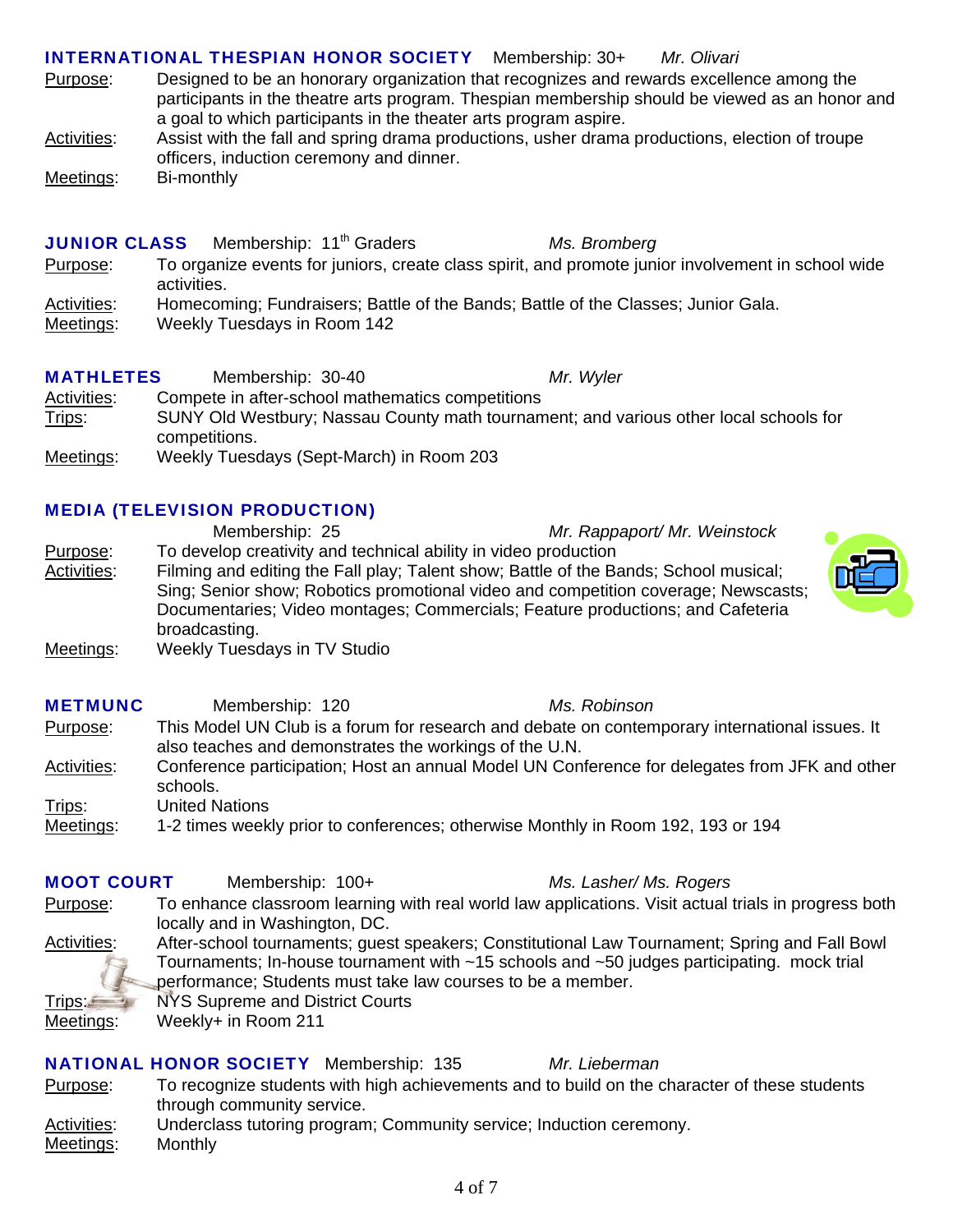|                     | PHOTOGRAPHY Membership: 18                                   | Ms. K. Smith                                                                   |
|---------------------|--------------------------------------------------------------|--------------------------------------------------------------------------------|
| Purpose:            | create art, learn photographic techniques and share ideas.   | A club where students interested in photography can get together and           |
| Ac <u>tivities:</u> | in the darkroom; Digital pictures downloaded onto computers. | Learn to shoot both film and digital pictures. Learn to develop film and print |
| Trips:              | Planting fields and other locations                          |                                                                                |
| Meetings:           | Weekly                                                       |                                                                                |
|                     |                                                              |                                                                                |
|                     |                                                              |                                                                                |



| <b>QUIZ BOWL</b>   | Membership: 9                                                     | Mr. Burke |
|--------------------|-------------------------------------------------------------------|-----------|
| Purpose:           | Compete in academic contests/challenges with other schools        |           |
| <b>Activities:</b> | Compete in matches and playoffs, Long Island Challenge on News 12 |           |
| Trips:             | Local competitions                                                |           |
| Meetings:          | Monthly                                                           |           |

| <b>SADD</b> | Membership: 68          | Ms. Calandra                                                                                    |  |
|-------------|-------------------------|-------------------------------------------------------------------------------------------------|--|
| Purpose:    | decision making.        | To promote living life above the influence, show dangers of drugs and alcohol, and promote good |  |
| Activities: | bake sales/pizza sales. | Fall and Spring Blood Drives; Grim Reaper Day; SADD week; SADD sleepover; Relay for Life; and   |  |
| Meetings:   | <b>Weekly Tuesdays</b>  |                                                                                                 |  |

#### SCIENCE HONOR SOCIETY Membership: 39 *Ms. Barditch*

Purpose: Promote scholarship, strengthen skills, promote leadership and develop character, render service within the science department, school and community; encourage students to seek science and technology-related careers; encourage talented students to help other students to develop an interest and achievement in science. It is the combination of academic excellence and good citizenship that qualifies honorees to become members of the New York State Honor Society which the Plainview-Old Bethpage Chapter is a member.

Activities: Club meetings, tutoring, science service and a year end induction ceremony.<br>Trips: Science expo at both middle schools Science expo at both middle schools Meetings: Monthly

| <b>SCIENCE OLYMPIAD</b> |        | Membership: 30+                                             | Ms. Wetzler |
|-------------------------|--------|-------------------------------------------------------------|-------------|
| Purpose:                |        | Compete in regional and state science Olympiad competitions |             |
| Meetings:               | Weekly |                                                             |             |

| <b>SENIOR CLASS</b> | Membership: 12 <sup>th</sup> Graders Ms. Vanderpool/Ms. Carman/Ms. Roeper                    |
|---------------------|----------------------------------------------------------------------------------------------|
| Purpose:            | Organize and set-up fundraisers to raise money for the senior class.                         |
|                     | To be leaders in spirit and school order                                                     |
| <b>Activities:</b>  | Senior Spirit Week; Homecoming; Pep Rally; Car Wash; Fundraisers (sweatpants and sweatshirts |
|                     | sales); Senior Show; Sign & Dine; Prom; Graduation                                           |
| Meetings:           | Weekly Thursdays in Room 190C or LGI                                                         |
|                     |                                                                                              |
|                     |                                                                                              |

| <b>SING</b> | Membership: 250                                                     | Ms. Vanderpool/ Ms. Bromberg/Ms. Curran/ Mr. Ruggiero                                                                                                                                                                                                                                 |
|-------------|---------------------------------------------------------------------|---------------------------------------------------------------------------------------------------------------------------------------------------------------------------------------------------------------------------------------------------------------------------------------|
| Purpose:    |                                                                     | A theatrical competition amongst the grades to unite the school in song and spirit. The students<br>are presented with a theme and must write a script, song lyrics, choreograph dances, design their<br>own sets and costumes and perform. A winner is chosen among the four grades. |
| Activities: | involved from stage management and scenery to actors, dancers, etc. | Students work on an original musical presentation they design and produce. All students are                                                                                                                                                                                           |
| Meetings:   | Daily (Nov-Feb); otherwise weekly                                   |                                                                                                                                                                                                                                                                                       |

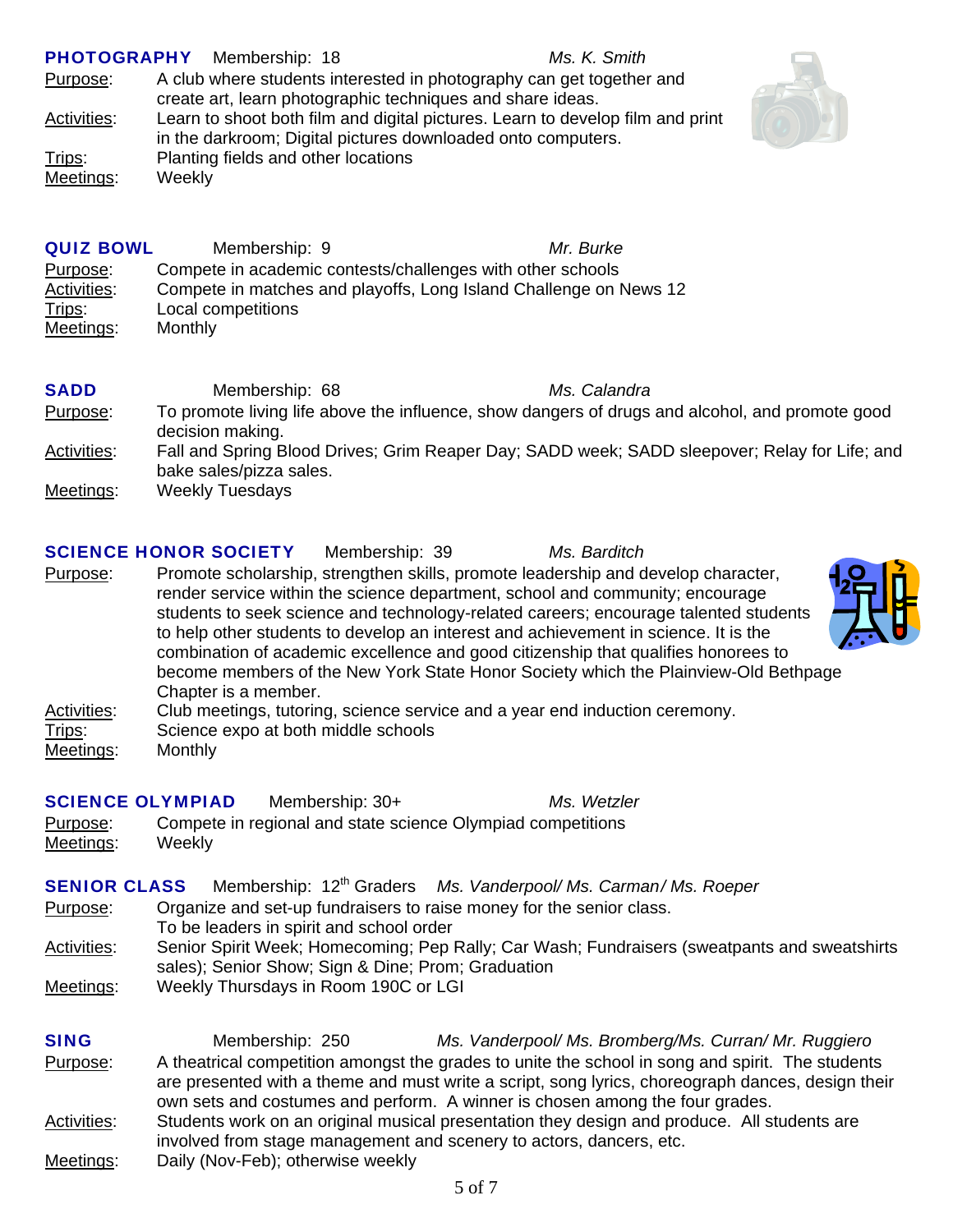## **SOPHOMORE CLASS** Membership: 10<sup>th</sup> Graders *Mr. Miller*

Purpose: Raise money for the sophomore class; increase school spirit; increase community relations Activities: Homecoming; fundraising activities; Battle of the Classes

Meetings: Bi-monthly in Room 197A

## SPANISH HONOR SOCIETY Membership: 50-75 *Ms. Visbal* Purpose: Recognize academic excellence in Spanish; promote awareness of Spanish language and culture; provide service to our school and community. Activities: Fundraisers for charity; Induction ceremony; Create Spanish newspaper; Poetry contest; Relay for Life; and Foreign Language Week festivities; Trips: Salsa trip with cultural restaurant lunch, movies, theater, United Nations based upon student request. Meetings: Weekly in Room 195 for officers; twice per month for special committees; once per month for general membership gatherings. STRIDES Membership: 10 *Mr. Drossman* Purpose: To promote tolerance and acceptance of gay, lesbian, bisexual, and transgender (GLBT) people among students. Pertinent discussions on GLBT issues such as marriage, safety, and acceptance

- in the military. Activities: Coffeehouses (after school, watch a gay-related movie and discuss); Day of Silence; annual LIGALY (Long Island Gay and Lesbian Youth) conference
- Meetings: Weekly Mondays in Room 109C

# STUDENT GOVERNMENT Membership: 26 *Ms. Fielding*

Purpose: Help organize and oversee school events and represent the student body on school issues Activities: Elections held to vote for officers; Homecoming; Club funds allocation process; Rewriting of student government constitution; Passing of new legislation; Battle of the Classes; Charity fundraisers; Community service activities; Carnival; School Store; Ticket sales. Meetings: Weekly; at times 2-3 times weekly in Room 129 or Student Government Office

## STUDENT NEWSPAPER Membership: 50-75 *Ms. Kleinman*

Purpose: Attend and report on school events and represent the student body on school issues; include local, national and world news items and features that impact on students and their families; create a reader-friendly quarterly newspaper that students, staff and neighborhood will want to read. Activities: Report school news in accurate and interesting format

Meetings: Weekly; Daily during publication deadline weeks in Room 158 & 158A

## TECHNICAL SERVICE Membership: 20 *Mr. Rappaport*

Ms. Goodrich

- Purpose: Develop creativity and technical abilities as related to technical and theatrical school productions. Activities: Provide technical production for the Fall play; Talent show; Battle of the Bands; Sing; Senior Show; and Café Kennedy.
- Meetings: Weekly Tuesday in Media Room

|  | <b>THEATER CLUB</b> Membership: 12         |  |
|--|--------------------------------------------|--|
|  | . En antonio de la contra de la caractería |  |

- Purpose: Focuses on going to see both popular and lesser known shows on Broadway, Off Broadway and local community theaters. Anyone with a love of the performing arts is welcomed and encouraged to join.
- Meetings: Every few weeks to discuss show selections, trip itineraries and other club matters.